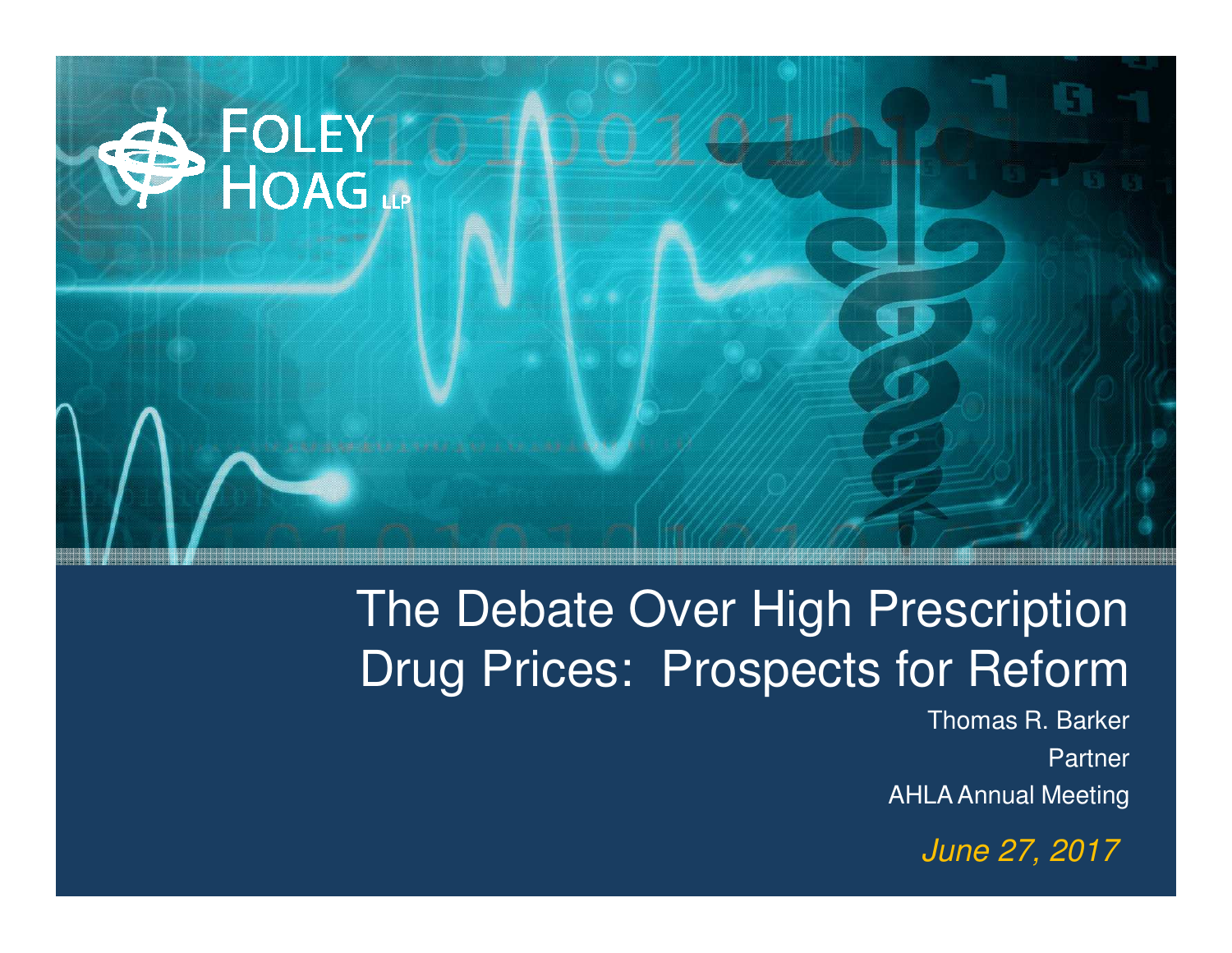

- **If** In general, the United States does not regulate prescription drug prices
- **With respect to private insurance** (the individual market or employerbased insurance in the group market), insurers typically rely on pharmacy benefit managers (PBMs) to negotiate drug prices, price concessions, rebates, etc., in exchange for favorable formulary placement
- With respect to government health insurance programs (Medicare, Medicaid, VA, DoD, federal public health programs), the federal government and state governments have market power and they use that market power to drive price concessions
- In neither case (private plans or government programs) does the federal government set drug prices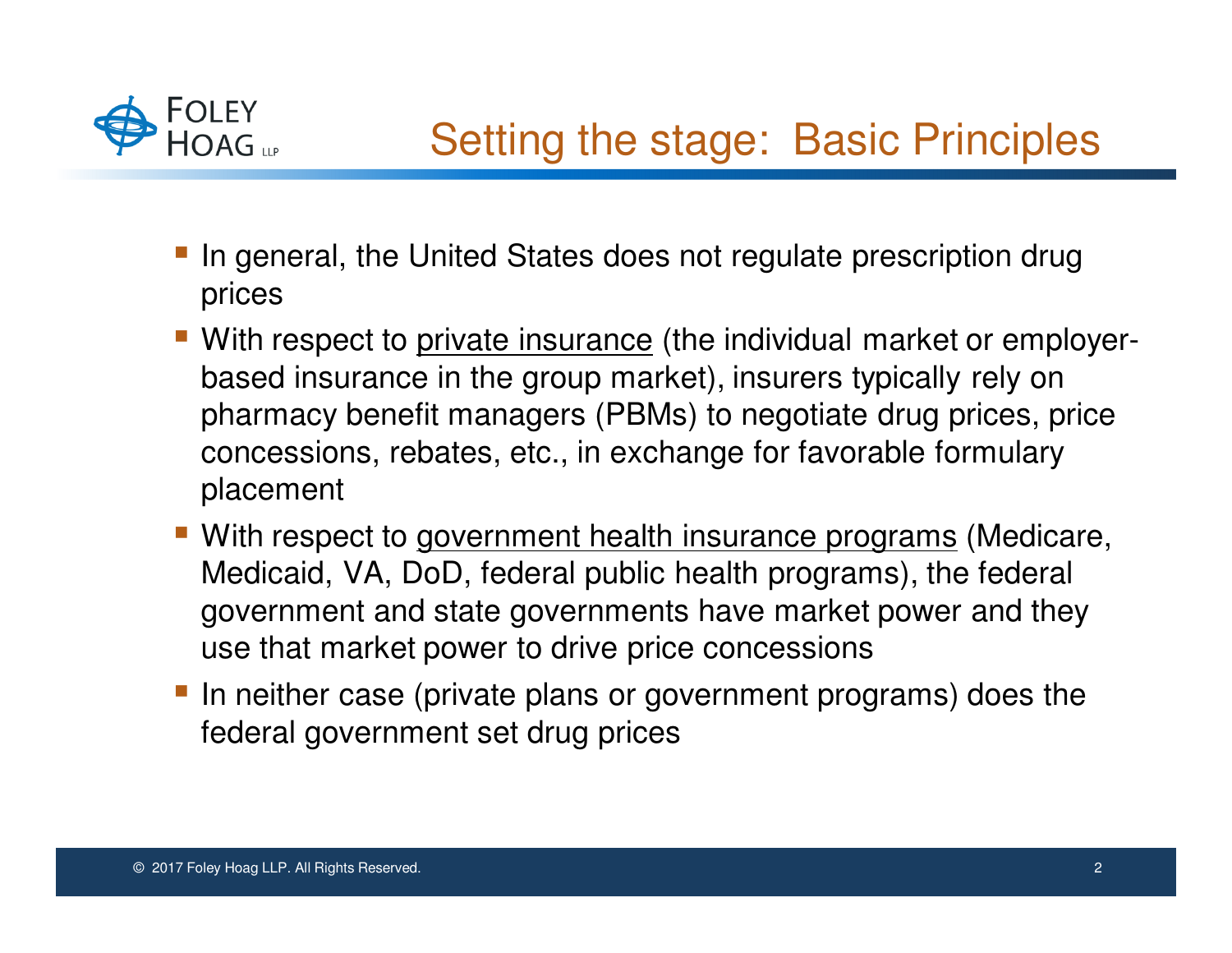

# A Changing Paradigm?

- In December, 2013, the US FDA approved the first direct-acting antiviral (Sovaldi®) to treat Hepatitis C. Some additional Hepatitis C therapies followed.
- Because Sovaldi® and the other direct-acting antivirals were a cure for a life-altering disease, the manufacturers of these therapies used a different paradigm to set prices
- The high prices for these therapies and the manufacturers were widely criticized. A Congressional investigation of Sovaldi's price followed.
- **This new paradigm (pricing based on a cure rather than on a lifetime** maintenance supply of a drug) is here to stay. It is likely that calls for greater regulation of drug prices will follow.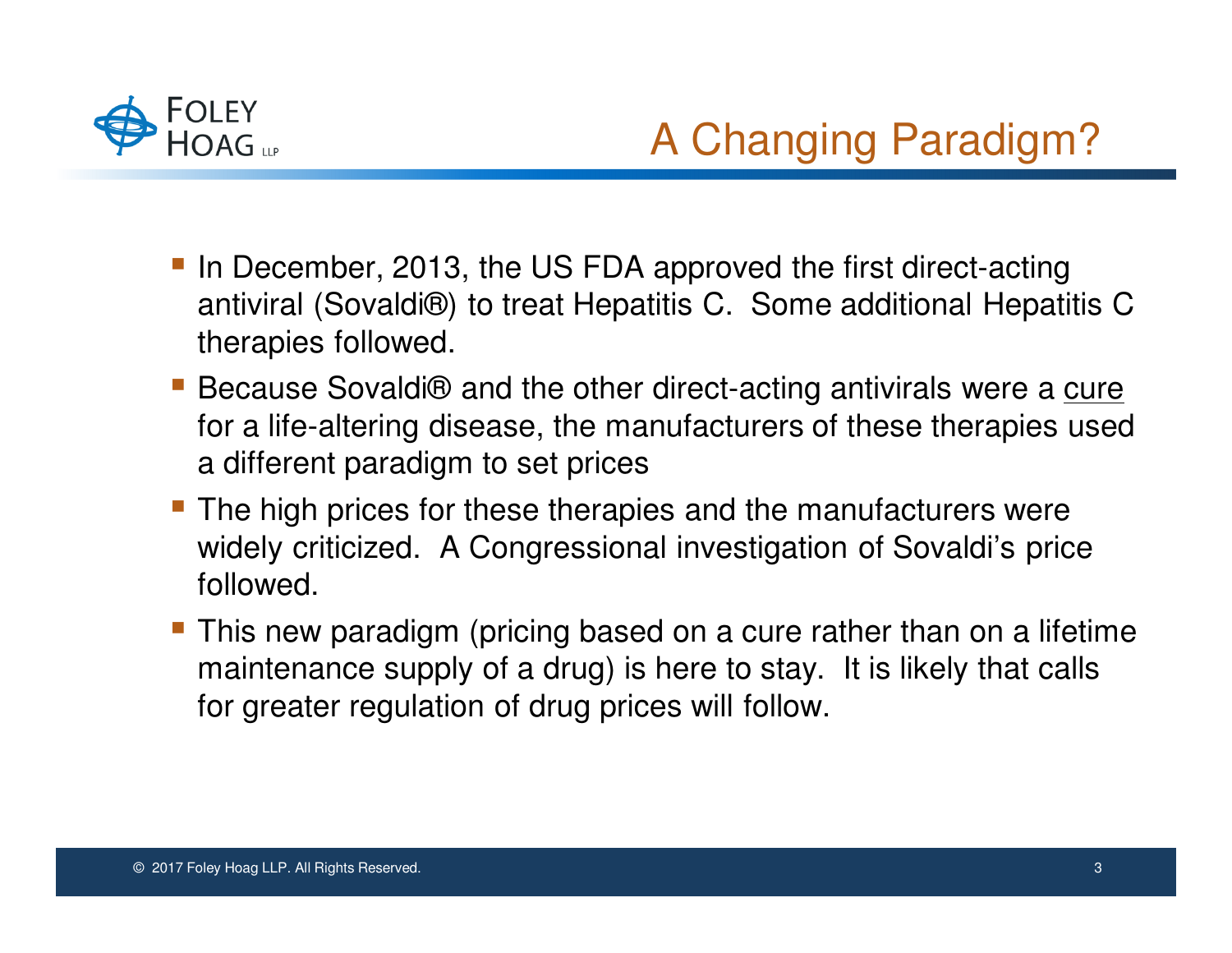

 $\frac{1}{v}$ 

 $\bar{I}$ 

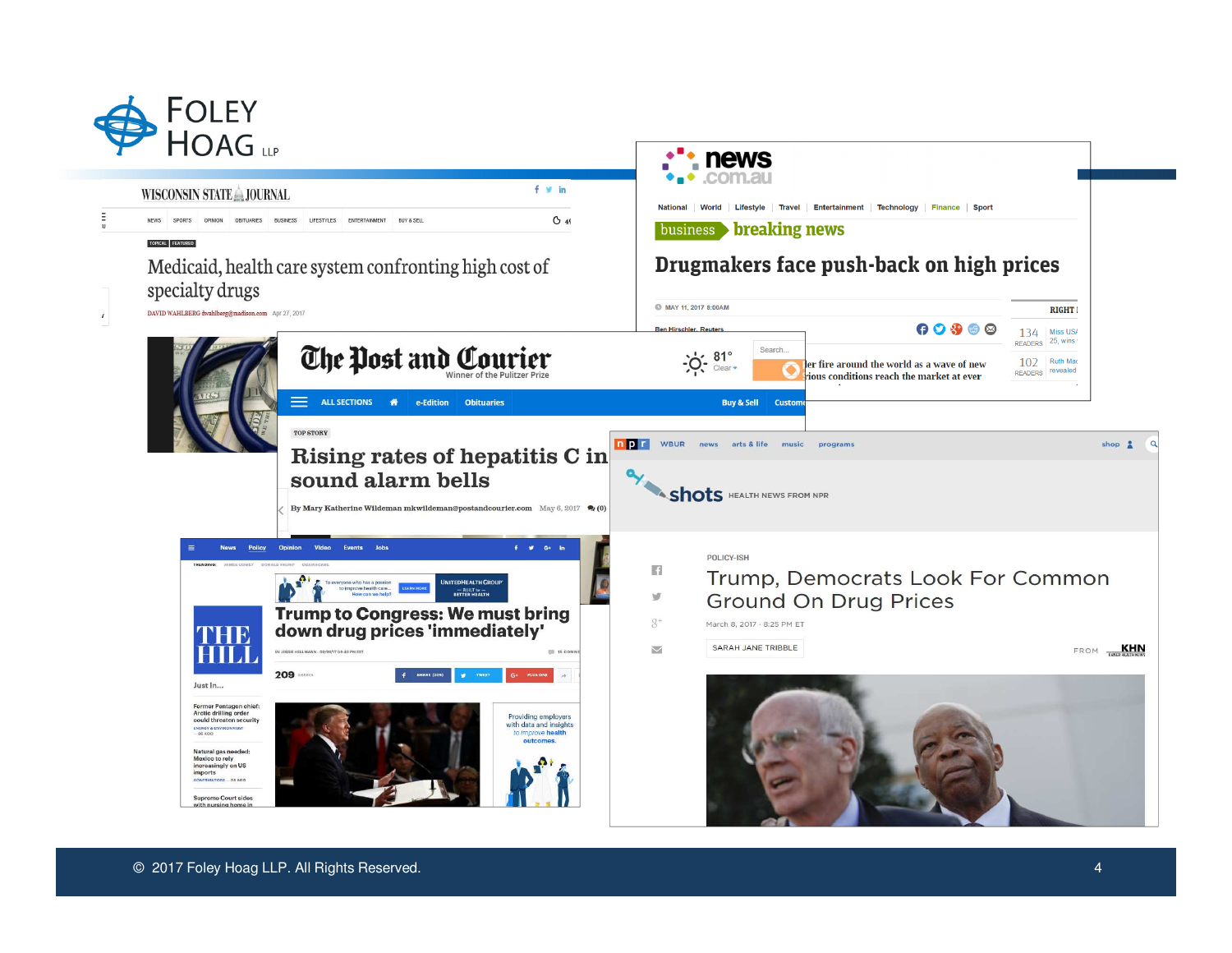

# Drug Funds Experience Decline

## **Select Mutual Fund NAV**



• All of these funds were showing robust growth up until late September of last year as both Trump and Clinton were criticizing drug prices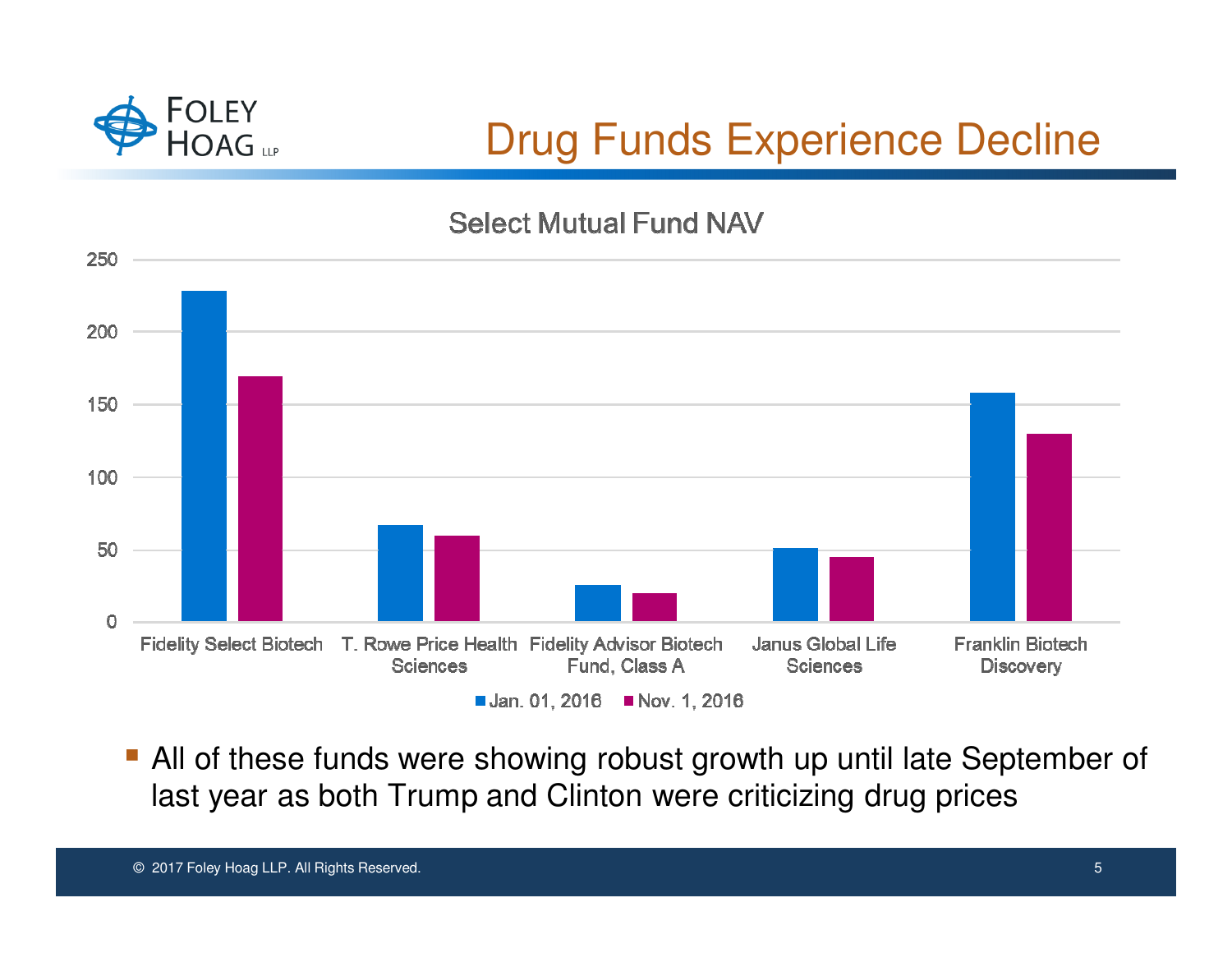

# Federal Government Market Power Over Drug Pricing

- **Service Service**  As previously indicated, both the Medicare and Medicaid programs have significant market power over prescription drug purchasing decisions
- **Depending upon the program, the government exercises its market power** and the state of the state of the state of the state of the state of the state of the state of the state of th in different ways

**Medicare** 

- Health insurance program for elderly (65+), disabled, end-stage renal disease
- Drugs covered under two pathways
	- Part B drugs: typically physician-administered drugs as a medical benefit
	- Part D drugs: designed as a pharmacy benefit for self-administered drugs typically dispensed by a pharmacy
- and the state of the state of the state of the state of the state of the state of the state of the state of th Medicaid
	- Largest health insurance program in the United States that covers low-income individuals. Administered by the states and jointly financed by states/federal government.
	- Outpatient prescription drugs are not a mandatory benefit but all states cover them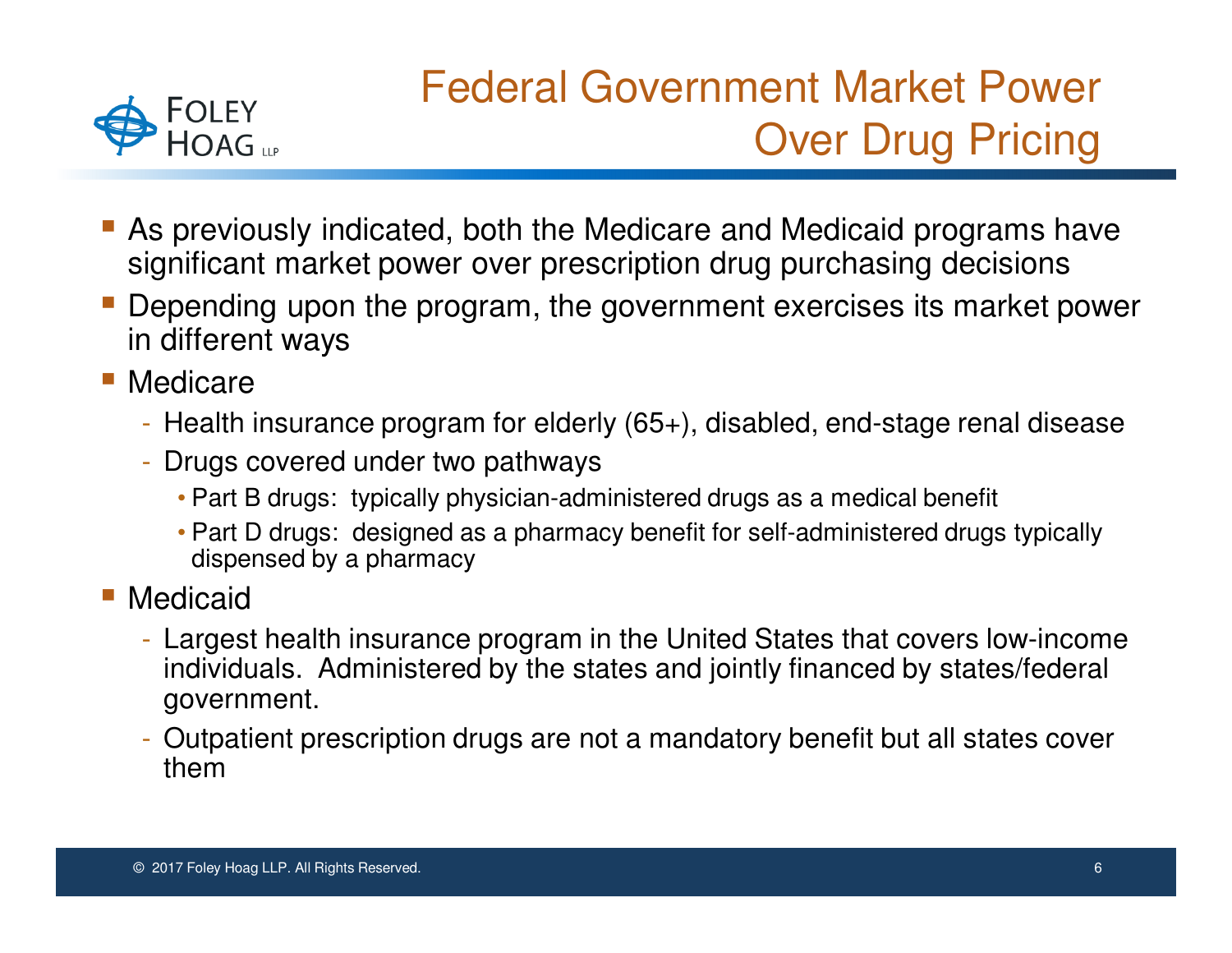

# Federal Government Market Power Over Drug Pricing

## **Medicare Part B**

- → Drugs are reimbursed based on the average sales price of the drug average sales price of the drug, plus 6%
- Manufacturers set price and must<br>report net sales prices price report net sales, prices, price concessions, rebates, etc.
- → CMS then reimburses the user of<br>the drug (physician office hospita the drug (physician office, hospital outpatient department, pharmacy) at ASP+6%
- CMS attempted to alter this<br>reimbursement model via a reimbursement model via a demonstration program in 2016, but after significant Congressional opposition, dropped the proposal

## **Medicare Part D**

- → Benefit delivered entirely through<br>nrivate insurance plans private insurance plans
- → Part D plans use contract PBMs or<br>their own PBMs to negotiate pricing their own PBMs to negotiate pricing, price concessions, rebates, formulary placement and pharmacy access
- Notably, there is a statutory<br>nreclusion on federal govern preclusion on federal government interference in these negotiations between Part D plans, manufacturers, and pharmacies
- Manufacturers must grant a 50%<br>discount off of their negotiated pri discount off of their negotiated price for Part D enrollees with a high drug spend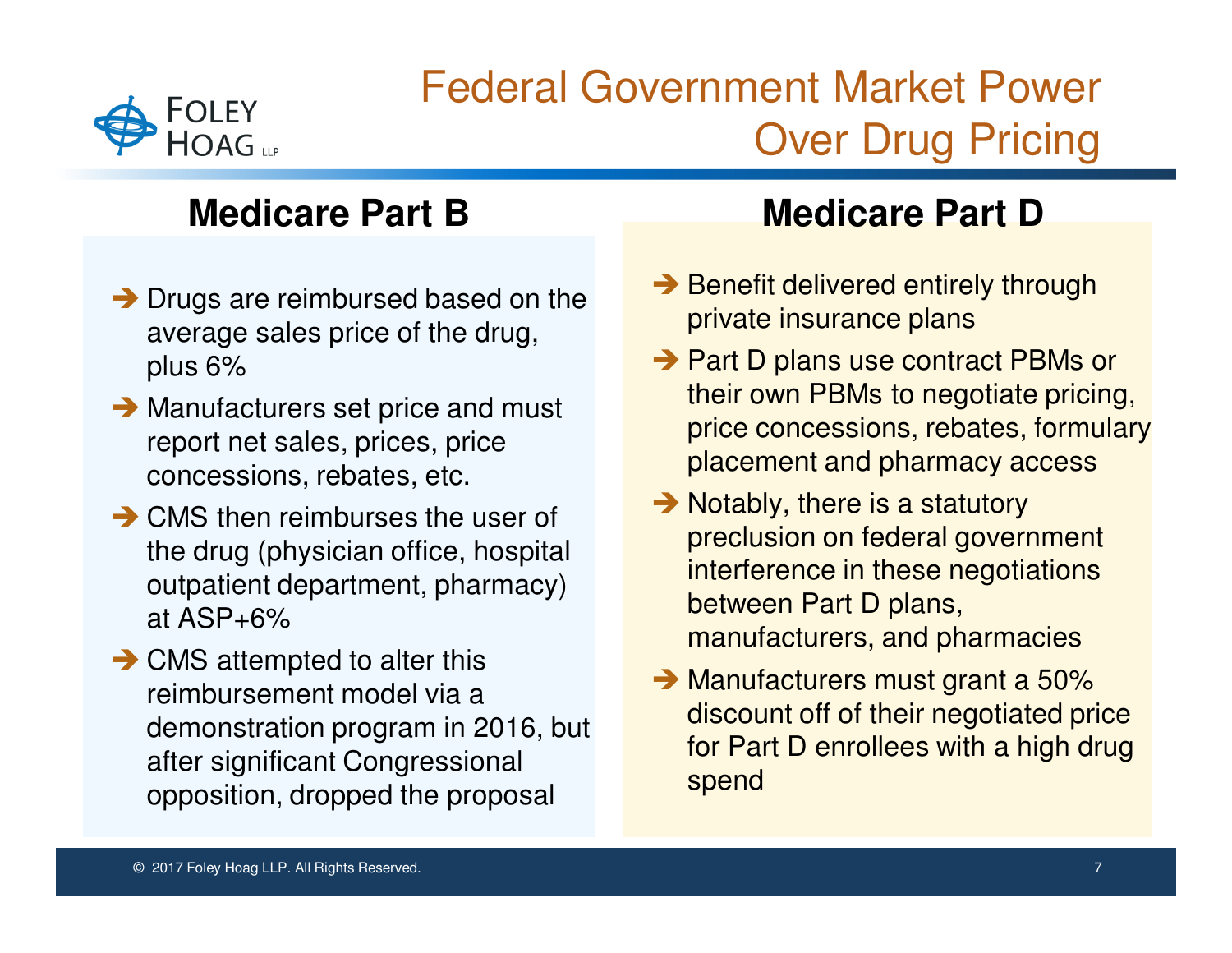

# Federal Government Market Power Over Drug Pricing

- **Medicaid** 
	- A statutory provision in the Medicaid program allows states to use many of the same prescription drug management tools available to insurers in the private sector.
	- States may impose prior authorization programs for prescription drugs and may establish formularies.
	- Manufacturers must pay rebates (23.1% of AMP or AMP minus best price) as a condition of having their drugs covered under Medicaid.
	- However, once a manufacturer agrees to pay rebates, states have very limited tools to exclude a drug from its formulary.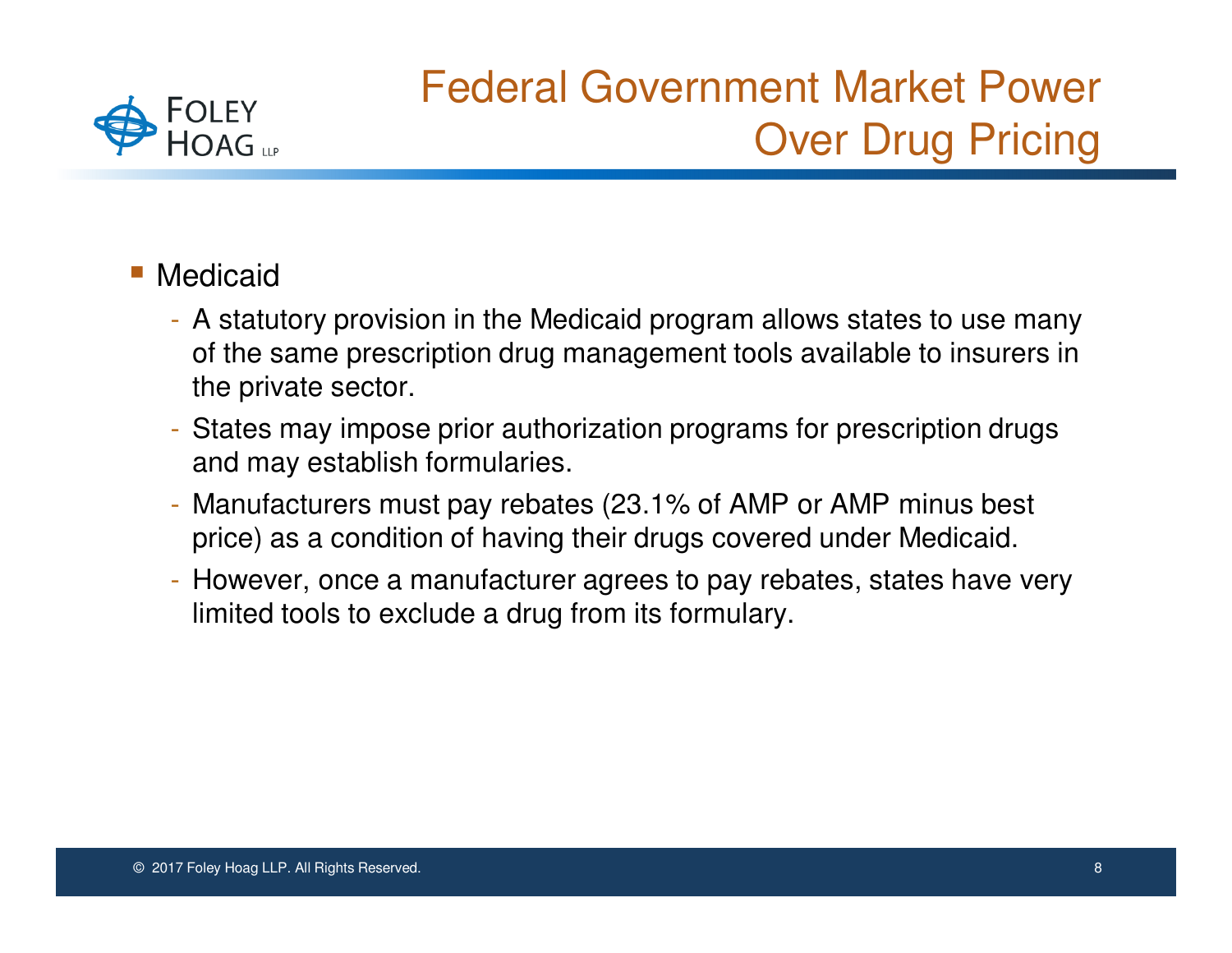

## Prospects for Reform

- and the state of the state of the state of the state of the state of the state of the state of the state of th The Obama Administration made several proposals to more aggressively regulate drug pricing in government markets, but these were never adopted by Congress.
	- The Obama Administration proposed:
		- Mandatory Medicaid-like rebates for the Medicare Part D program (at least for dual-eligible enrollees)
		- Greater manufacturer rebates in Part D
		- Repeal of Part D non-interference clause and requirements for direct negotiation of drug prices by HHS/CMS
		- Part B drug two-phase demonstration project
		- Prohibiting "pay to play" deals to delay generic entrants
- Other proposals
	- "Reimportation" of brand name drugs
	- Greater flexibility for states to manage formularies in Medicaid
	- Greater PBM transparency ("C-THRU" Legislation)